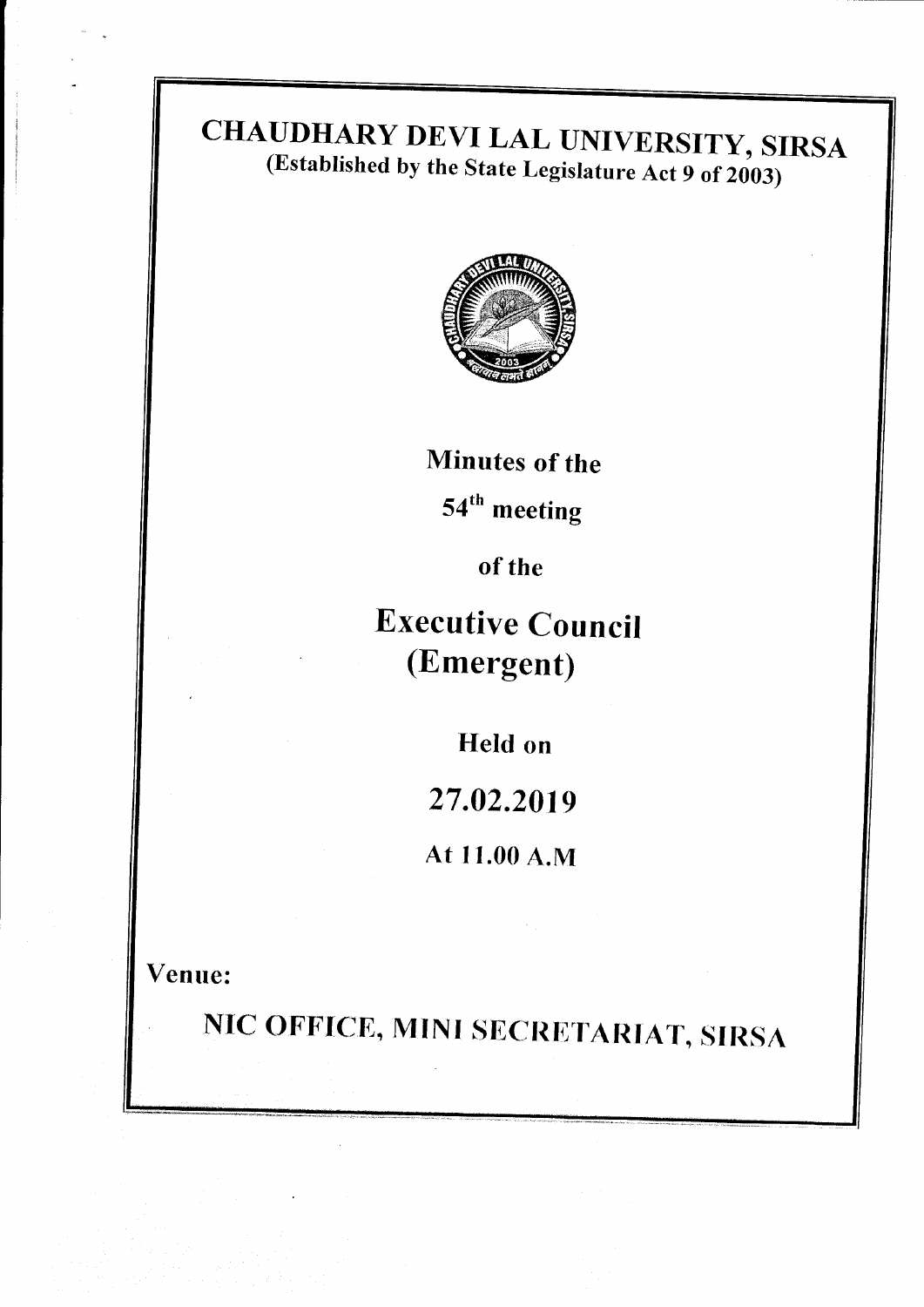## CHAUDHARY DEVI LAL UNIVERSITY, SIRSA

(Established by the State Legislature Act 9 of 2003)



No. Acad./AC-I/124/19/  $\frac{\sqrt{96} - \sqrt{5}}{10}$ <br>Dated:  $\frac{9 \sqrt{5}}{2}$ /19

To

All Members of the Executive Council, Chaudhary Devi Lal University, **Sirsa** 

Sub: Minutes of the 54<sup>th</sup> meeting of the Executive Council (Emergent) held on 27.02.2019.

Sir/Madam,

Kindly find enclosed herewith minutes of the 54<sup>th</sup> meeting of the Executive Council (Emergent) held on 27.02.2019 in the NIC Office, Mini Secretariat, Sirsa.

The discrepancies, if any, in recording of minutes, may be intimated to this office within a week from the date of receipt of the minutes.

> Yours fajthfully, **REGISTRA**

Endst. No. Acad./AC-I/124/19/ $\frac{\mathscr{L}}{1!}$  -  $\frac{\mathscr{L}}{1!}$  -  $\frac{\mathscr{L}}{1!}$  -  $\frac{\mathscr{L}}{1!}$ Dated:  $28/21/9$ 

A copy of the above is forwarded to the following for information:

- The Secretary to Governor-Chancellor, Haryana, Chaudhary Devi Lal  $\mathbf{I}$ . University, Sirsa. (for kind information of Hon'ble Governor-Chancellor), Haryana Raj Bhawan, Chandigarh.
- The Director, Higher Education, Haryana, Plot No. 8-9, Shiksha Sadan, 2. Block-C, Sector-5, Panchkula.
- Director, University Computer Center with the request to get upload the 3. minutes on the University website.
- P.S. to Vice-Chancellor (for kind information of the Vice-Chancellor), 4. Chaudhary Devi Lal University, Sirsa.
- P.A. to Registrar (for kind information of the Registrar), Chaudhary Devi Lal 5. University, Sirsa.

Assistant Registrar (Academic) **For Registrar** 

Clay (x118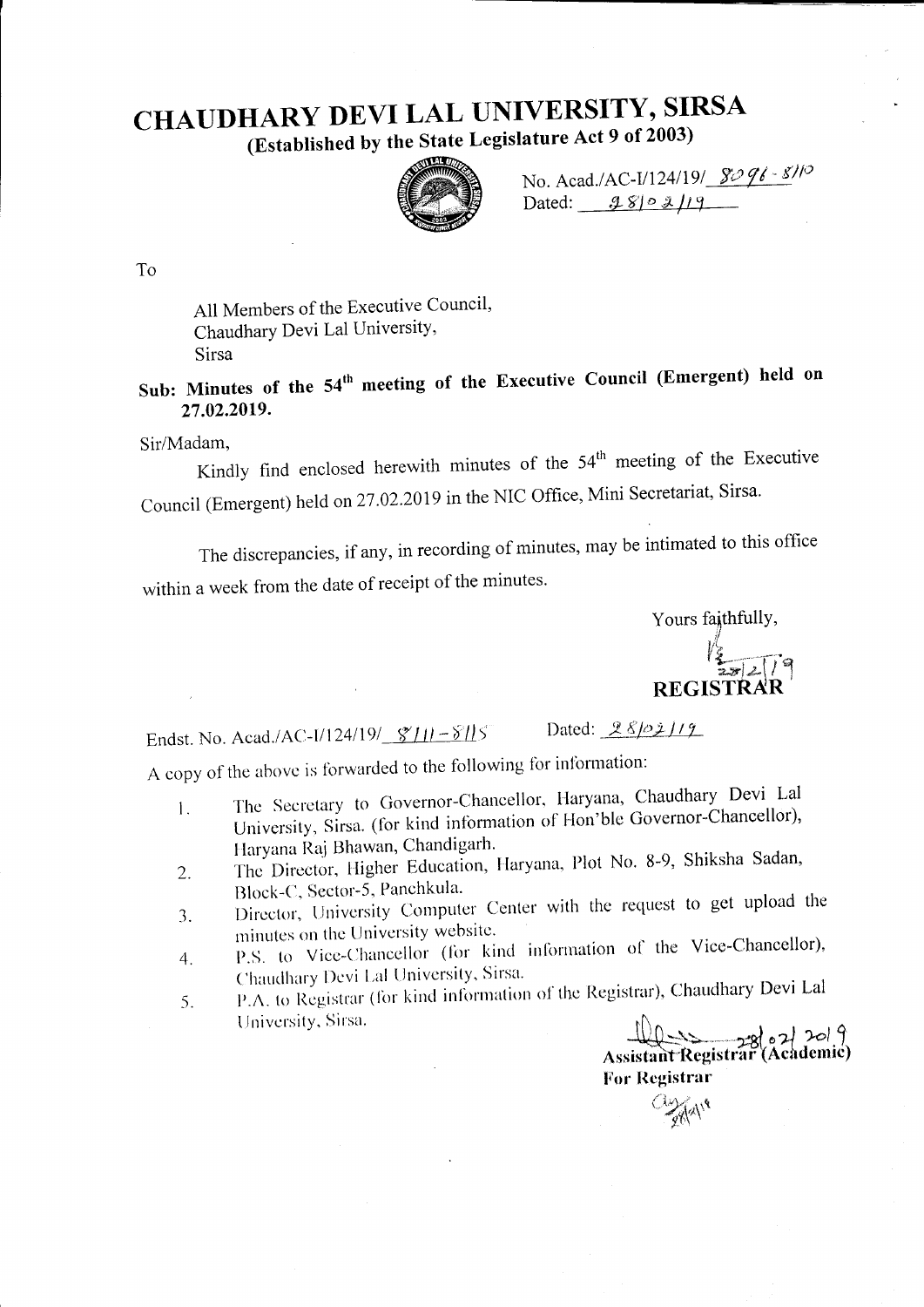## CHAUDHARYDEVILALUNIVERSITY, SIRSA

(Established by the State Legislature Act 9 of 2003)

#### MINUTES OF THE  $54^{TH}$  MEETING OF THE EXECUTIVE COUNCIL (EMERGENT) HELD ON 27.02.2019 AT 11.00 A.M. IN NIC OFFICE, MINI SECRETARIAT, SIRSA.

#### The following were present:

| 1. | Prof. Vijay K. Kayat,<br>Vice-Chancellor<br>Chaudhary Devi Lal University, Sirsa                                                                                                                                                                                                     | Chairman/Ex. Officio Member |
|----|--------------------------------------------------------------------------------------------------------------------------------------------------------------------------------------------------------------------------------------------------------------------------------------|-----------------------------|
| 2. | Smt. Sunita Priyadarshani, Deputy Director<br>(Nominee) on Video Conference<br>The Financial Commissioner $\&$<br>Principal Secretary to Government, Haryana<br><b>Higher Education Department</b><br>6 <sup>th</sup> Floor, New Haryana Civil Secretariat, Sector-17,<br>Chandigarh | Ex. Officio Member          |
| 3. | The Financial Commissioner $\&$<br>Principal Secretary to Government, Haryana<br>Technical Education Department, Chandigarh<br>(Sh. Balwan Singh, Deputy Director)                                                                                                                   | Ex. Officio Member          |
| 4. | Prof. Dilbag Singh<br>Dean, Faculty of Physical Sciences<br>Chaudhary Devi Lal University, Sirsa                                                                                                                                                                                     | Member                      |
| 5. | Prof. Sultan Singh<br>Dean, Faculty of Commerce & Management<br>Chaudhary Devi Lal University, Sirsa                                                                                                                                                                                 | Member                      |
| 6. | Dr. Vijaya Tomer, Principal<br>C.M.K National Girls College,<br>Sirsa.                                                                                                                                                                                                               | Member                      |
| 7. | Sh. Atma Ram, Principal<br>Govt. College, Bhatu Kalan<br>Fatehabad                                                                                                                                                                                                                   | Member                      |
| 8. | Professor, Rajbir Singh Dalal<br>Department of Public Administration<br>Chaudhary Devi Lal University, Sirsa                                                                                                                                                                         | Member                      |
|    |                                                                                                                                                                                                                                                                                      |                             |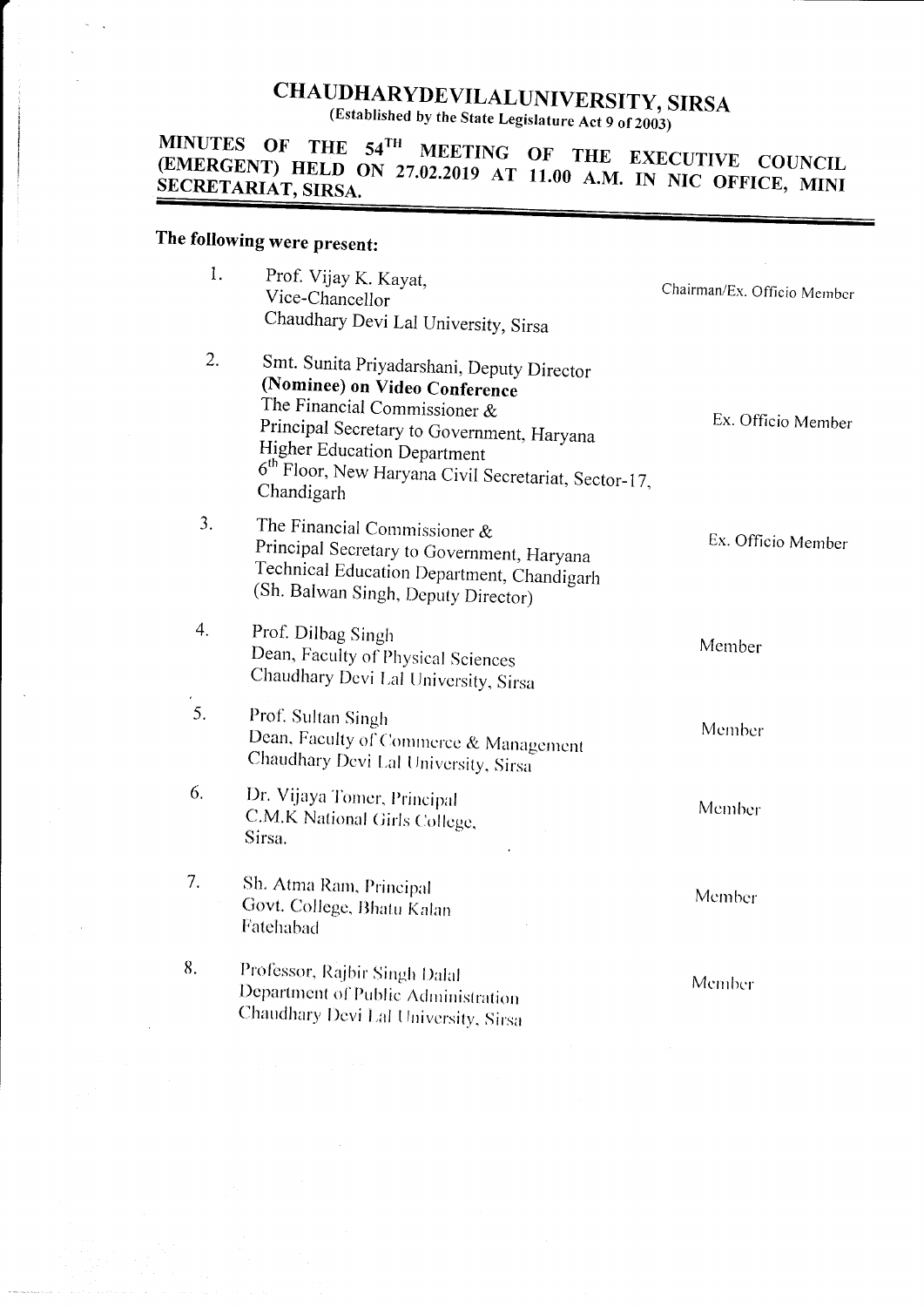Member

Member

Dr. Mudita Verma 9. Associate Professor of Music (V) Government P.G. College, Hisar

Dr. Anjali Jain 10. Associate Professor & HOD Vaish Mahila Mahavidyala Rohtak

Ex. Officio Secretary

Dr. Rakesh Wadhwa  $11.$ Registrar. Chaudhary Devi Lal University, Sirsa

At the outset, the Vice-Chancellor welcomed the Members of the Executive

Council. Thereafter, the formal agenda was taken up and resolved as under:

- Confirmed the minutes of the 53<sup>rd</sup> meeting of the Executive Council held on 1. 28.03.2018.
- Noted the follow up action on the decisions taken in the 53<sup>rd</sup> meeting of 2. Executive Council held on 28.03.2018.
- Noted the follow up action on the decisions taken in the 52<sup>nd</sup> meeting of  $3.$ Executive Council held on 16.11.2017.
- Noted the orders of Hon'ble Governor-Chancellor in exercise of powers conferred upon him by sub-section (1) of Section 12 of Chaudhary Devi Lal University,  $4.$ Sirsa Act, 2003 for appointment of Dr. Rakesh Wadhwa as Registrar of the University.
- Noted the action taken by the Vice-Chancellor under 11(6) of the University Act in approving the implementation of 7th Pay Commission as per decision of the 5. State Government conveyed by the Additional Chief Secretary, Govt. of Haryana, Higher Education Department, Chandigarh vide Memo No. 7/79-2017  $C-IV(3)$  dated 08.09.2018 issued with the concurrence of the Finance Department U.O. No. 1/46/2009-4PR(FD) dated 06.08.2018 and 05.09.2018.

Further, resolved that in the cases of teachers who have not been given the benefit of 7th Pay Commision, concerned branches are directed to expedite the process and any guidelines regarding 7th Pay Commission, if recieved from the DGHE, Haryana same will be implemented.

Noted the action taken by the Vice-Chancellor under section 11(6) of the University Act regarding approval of proceedings of committee related to  $\mathfrak{b}.$ recruitment of different teaching posts in the Department of Law vide Advertisement No. ET-1/2018.

Further, it was apprised to the House that Recruitment process has already been stopped on the instructions of UGC.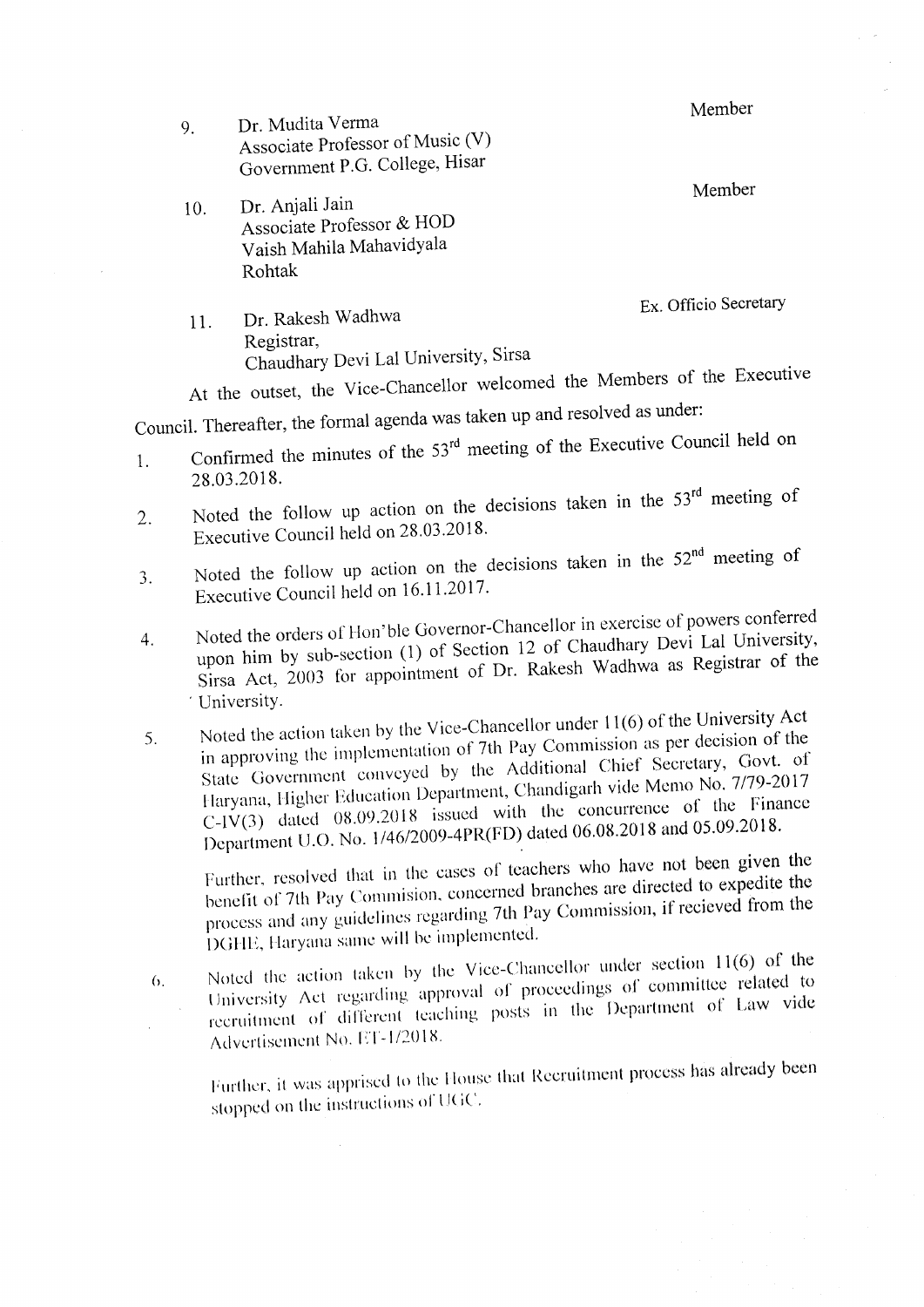Noted the action taken by the Vice-Chancellor under section  $11(6)$  of the  $7.$ University Act regarding approval of proceedings of committee related to recruitment of Teachers in various University Teaching Departments, Librarian & Deputy Librarian for Library vide Advertisement No. ET-03/2018.

Further, it was apprised to the House that Recruitment process has already been stopped on the instructions of UGC.

- Noted the action taken by the Vice-Chancellor under section 11(6) of the 8. University Act regarding extension to 04 Assistant Professors (Contract), UCDL for the Sessions  $2017-18$  and  $2018-19$ .
- Noted the action taken by the Vice-Chancellor under section  $11(6)$  of the 9. University Act for regularizing the admissions of students in B.Ed. Course on the recommendations of the Committee in Tirupati College of Education, Ratia and Nehru College of Education, Mandi Dabwali.
- Noted the action taken by the Vice-Chancellor Under Section 11(6) of 10. Chaudhary Devi Lal University, Sirsa Act 2003 regarding requirement of land for opening new Minority Educational college under the jurisdiction of the University.
- Noted the action taken by the Vice Chancellor under Section 11 (6) on 11. 20.08.2018 regarding approval of minutes of meeting of Fee Committee held on 18.08.2018.
- 12.(A) Noted the action taken by the Vice Chancellor under Section 11 (6) on 16.10.2018 regarding not to charge any type of fees such as affiliation, continuation and extension fees from Government Engineering Colleges of the state, except examination fee.
	- (B) Noted the action taken by the Vice Chancellor under Section 11 (6) on 16.10.2018 regarding University Share will be charged from Jan Nayak Ch. Devi Lal Memorial College of Engineering, Sirsa.
- Noted the action taken by the Vice Chancellor on 22.11.2018 under Section 11 13. (6) regarding approval of minutes of meeting of Fee Committee held on 30.10.2018.
- Noted the action taken by the Vice Chancellor on 10.07.2018 under Section 11 14. (6) regarding approval of minutes of meeting of Fee Committee held on 04.06.2018.
- Resolved to drop the item. The Vice Chancellor informed that the expenditure 15. incurred will be met out from the Vice-Chancellor's Discretionary Fund.
- Noted the action taken by the Vice-Chancellor under section 11 (6) to approve 16. the adoption of guidelines regarding Students Elections in Universities and Colleges received vide memo no. 18/280-2007 UNP (4) dated 09.10.2018 from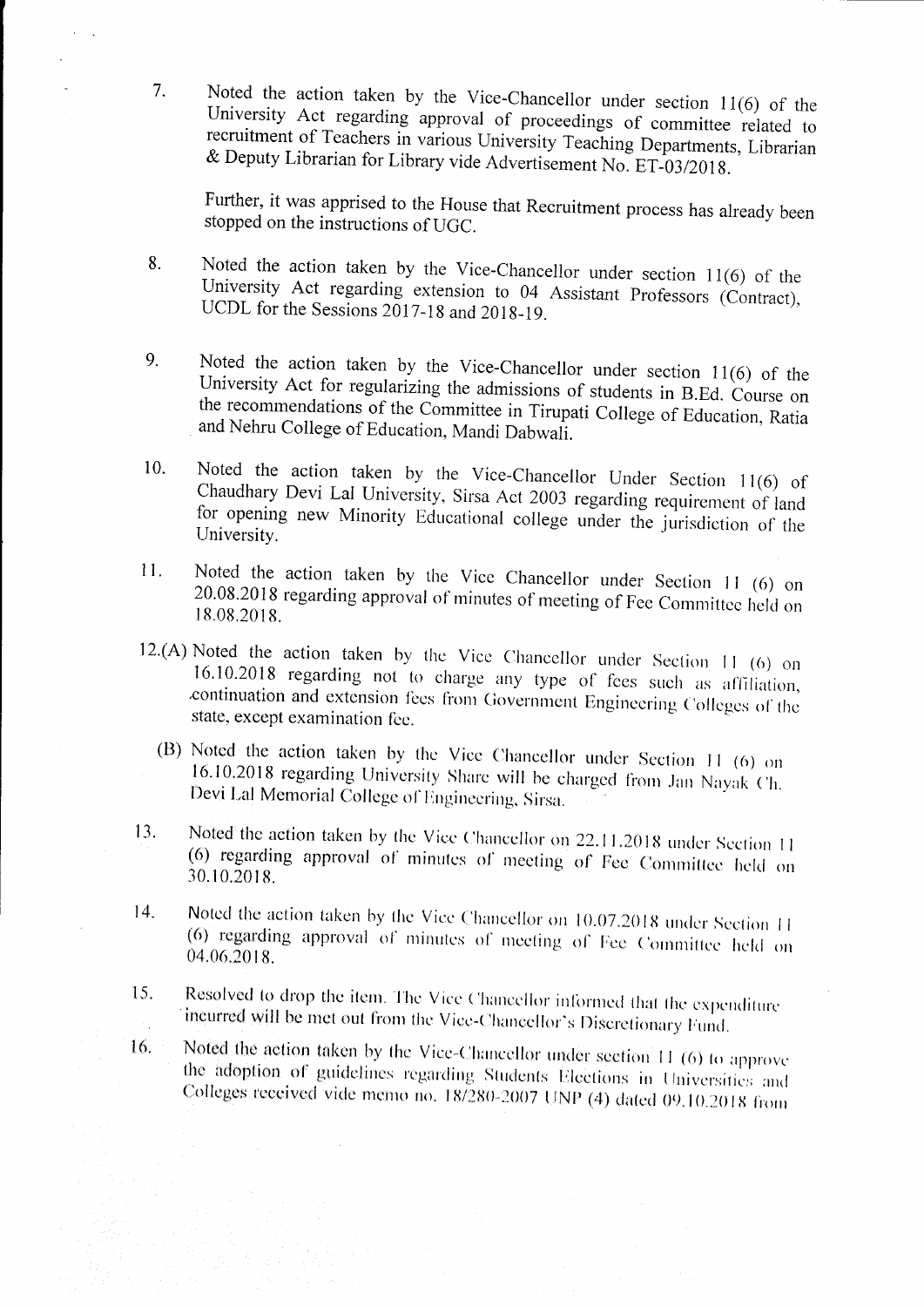the Additional Chief Secretary to Govt. Haryana, Higher Education Department, Chandigarh.

Noted the action taken by the Vice-Chancellor under section 11(6) of the 17. University Act to allow twenty Assistant Professors (Contract) engaged in various University Teaching Departments to continue to work in their respective departments on the basis of availability of workload and satisfactory work and conduct of these teachers for the Academic Session 2018-19 w.e.f. 01.06.2018 on the same terms & conditions.

Further, resolved that the engagement of Part Time Teachers be made as stop gap arrangement.

- Noted the action taken by the Vice-Chancellor under section 11(6) of the 18. University Act regarding extension in engagement for another one year w.e.f. 30.01.2019 to Sh. Bhim Singh, Assistant Professor (Contract), University Centre for Distance Learning (UCDL).
- Noted the action taken by the Vice-Chancellor on 29.05.2018 under Section 11(6) 19. of Chaudhary Devi Lal University, Sirsa Act 2003 regarding approval of the change/amendments in the Inspection Proforma of D.P.Ed., B.Ed., B.A./B.Sc. B.Ed., M.Ed. being run by Self-Financed Colleges of Education.

Further, resolved to add the column "Recommendation of the Inspection Committee" in the Inspection Proforma.

Noted the action taken by the Vice-Chancellor under section 11 (6) regarding 20. approval of Ordinance of B.Tech/M.Tech. Course.

Further, resolved that the uniformity regarding Scheme and Syllabus in the courses of B.Tech and M.Tech should be maintained from the Academic Session 2019-20.

- Noted the action taken by the Hon'ble Vice-Chancellor under section 11(6) of the  $21.$ University Act 2003 in approving the minutes of HBI Committee and Admission guidelines for 2018-19 for UCDL courses and to introduce PG Diploma/DCST courses afresh alongwith introduction of M.Com. and M.A (History) courses for the academic session 2018-19 onwards under UCDL.
- Noted the action taken by the Vice-Chancellor under Section 11(6) of University  $22.$ Act, regarding sanction of posts in the Department of Botany and Zoology and in the University College.
- Considered and approved the order of the Haryana Govt., Information, Public  $-23.$ Relations & Languages Department regarding extension in period of deputation in respect of Sh. Virender Singh Chauhan as Deputy Chairman, Haryana Granth Academy for a period of another one year i.e. from 19.07.2018 to 18.07.2019 on the same terms and conditions of deputation.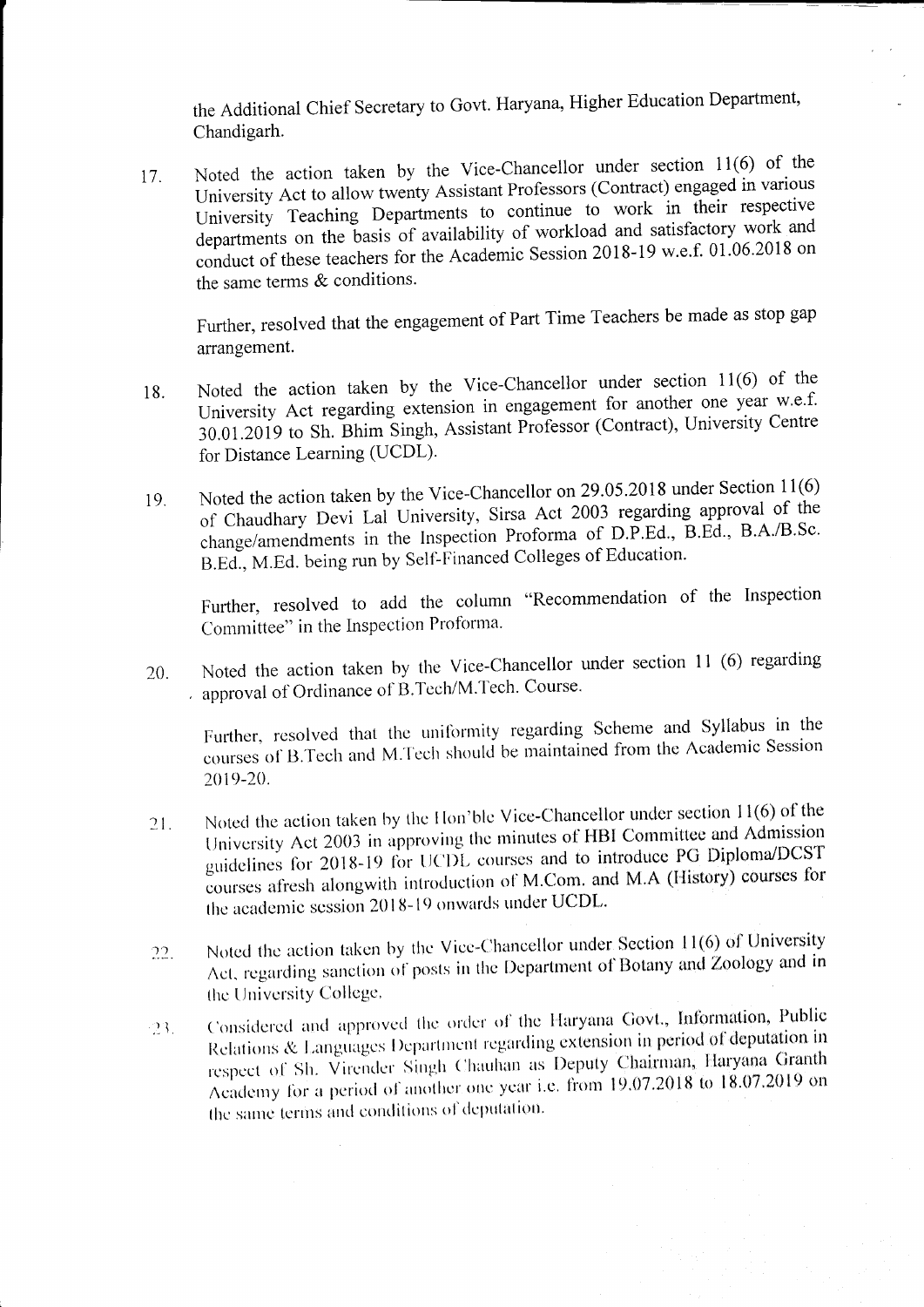24. Noted the action taken by the Vice Chancellor under section 23(4) of University<br>Statutes for Engagement of Sh. A.K. Modi, (Retd.) Chief Engineer, PWD B&R as<br>Technical Advisor for a term of six months w.e.f. 12.01.2018. ) Chief Eng

Further, verbal dissent given by Prof. Rajbir Singh Dalal and prof. Dilbag Singh.

25, Noted the action taken by the Vice Chancellor under section 23(4) of University Statutes for Engagement of Sh. A.K. Modi, (Retd.) Chief Engineer, PWD B&R as Technical Advisor for a term of six months w.e.f. 12.07.2018.

Further, verbal dissent given by Prof. Rajbir Singh Dalal and prof. Dilbag Singh.

26. Noted the action taken by the Vice Chancellor under section 23(4) of University Statutes for Engagement of Sh. A.K. Modi, (Retd.) Chief Engineer, PWD B&R as Technical Advisor for a term of six months w.e.f. 14.01.2019.

Further, verbal dissent given by Prof. Rajbir Singh Dalal and Prof. Dilbag Singh.

- Noted the action taken by the Vice-Chancellor under Section 23(4) of Statutes of this University Act for engagement of Sh. Himmat Singh as Security Consultant on contract basis for a period of six months w.e.f. 26.06.2018. 27.
- Noted the action taken by the Vice-Chancellor under Section 23(4) of Statutes of this University Act for engagement of Sh. Satya Narayan Singh as Security Consultant on contract basis for a period of six months w.e.f. 18.0 28.

Further, verbal dissent given by Prof. Dilbag Singh.

Considered and approved the recommendation of the meeting of the committee held on 05.10.2018 regarding Development Fund component of fee structure of B.Ed & M.Ed programme. 29.

Further, resolved that the 10% interest on dues should be charged in future as penalty from the session 2019-20. Interest will be calculated from the last date of submission of RR (Registration Return).

Considered and approved the decision of Academic Council taken vide<br>resolution No. 25 in its 24th meeting held on 17.03.2018 regarding the policy for less/excess admission by the colleges. 30.

Further, resolved that the penalty should be imposed on the concerned Institution/college instead Principal.

Considered & approved the minutes of the meeting of Technical Expert Committee regarding conversion of E- type houses into F-type Houses at 31.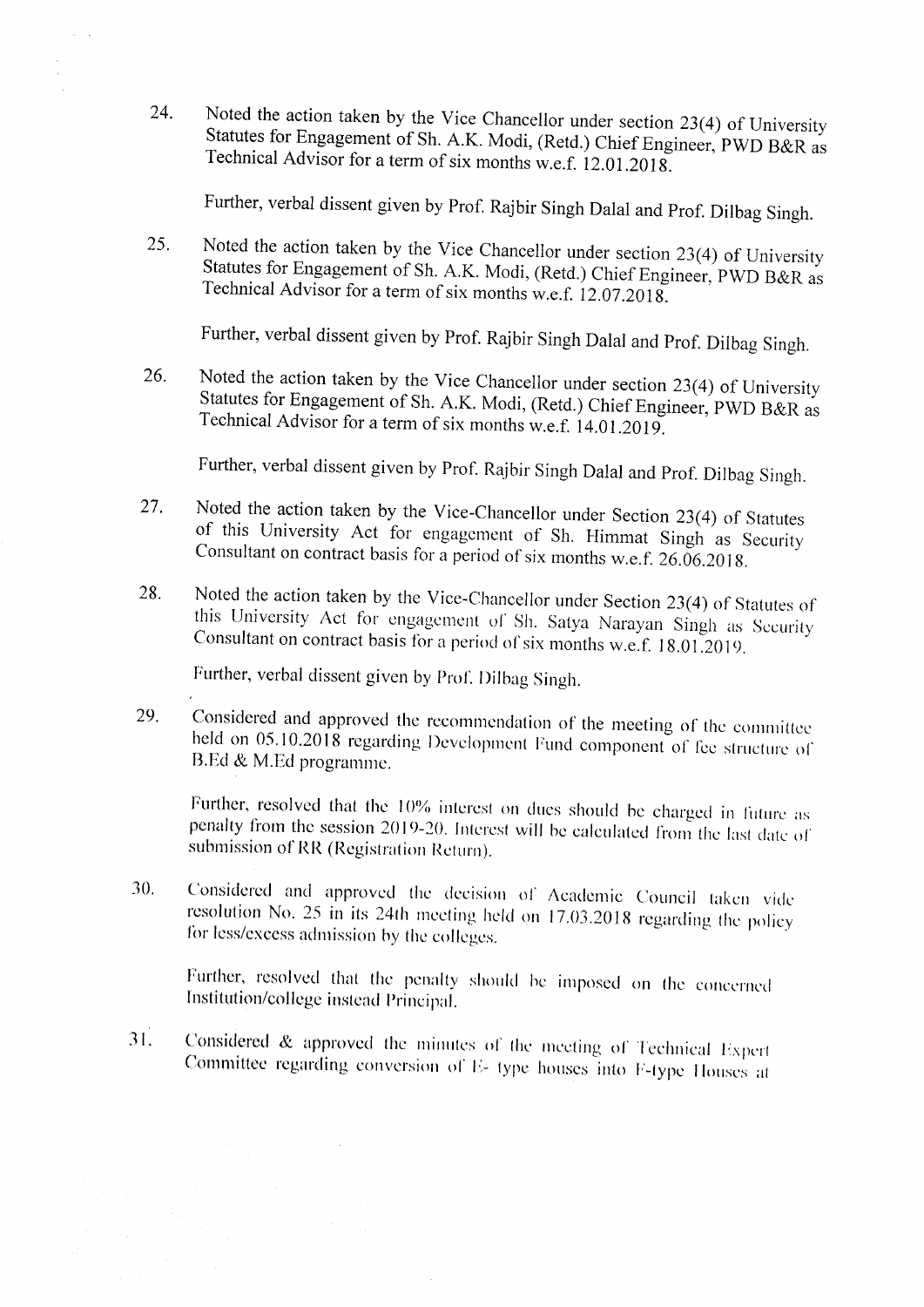CDLU in reference to EC resolution No. 15 (Viii) of 53rd meeting held on 28.03.2018.

Considered the Fact Finding Inquiry report submitted by Prof. Rattan Singh, of  $32.$ Supervisor change of regarding Ms. Neelam, Ph.D. Scholar, Department of Chemistry against her Supervisor, Officer. Dr. Harish Kumar, Assistant Professor, Department of Chemistry.

Resolved to issue warning to Dr. Harish Kumar.

- Considered and approved to continue the lien of Dr. Himani Sharma on the post of Assistant Prof., Department of Business Administration till final outcome of 33. the decision of the CWP No.-22298-2013 titled as Monica Bansal V/s Guru Jambheshwar University & others pending before the Hon'ble Punjab & Haryana High Court.
- Considered and approved the recommendations of the Governing Body/ Advisory Council of Community Radio Station regarding advertisement rates 34. and TV Studio rent.
- Considered and approved the letter No. 44/39/2018-4TE dated 13.08.2018 issued by Additional Chief Secretary to Govt. Haryana Technical Education 35. Department, Haryana Chandigarh regarding not to charge any type of fees such as affiliation, continuation and extension fee from Govt. Engg. Colleges of the State.
- Considered and approved the letter No. KW3/1-2017 C-I(1) dated 05.09.2018 issued by Director General, Higher Education, Haryana, Panchkula regarding 36. waiving off Processing Fees/Inspection Fees/Course Fees/Affiliation Fee/Late Fees  $\&$  Format Fees for the newly opened Govt. Colleges of the State of Haryana.
- Considered the recommendations of the committee constituted to decide the seniority of Non-teaching employees held on 15.05.2018 under the 37. convenorship of Prof. Vikram Singh.

Resolved that the seniority list be circulated to the non-teaching staff for calling objections, if any, and final seniority will be decided in the light of the pending court case(s).

As the matter relates to the non-teaching employees, therefore, all non teaching employee left the house as per orders of the House.

Considered the matter regarding issuing charge sheet to Dr. Rajbir Singh Dalal, Department of Public Administration in the matter of excess leave sanctioned to  $-38.$ Ms. Renu, Ph.D. Scholar, Department of Public Administration.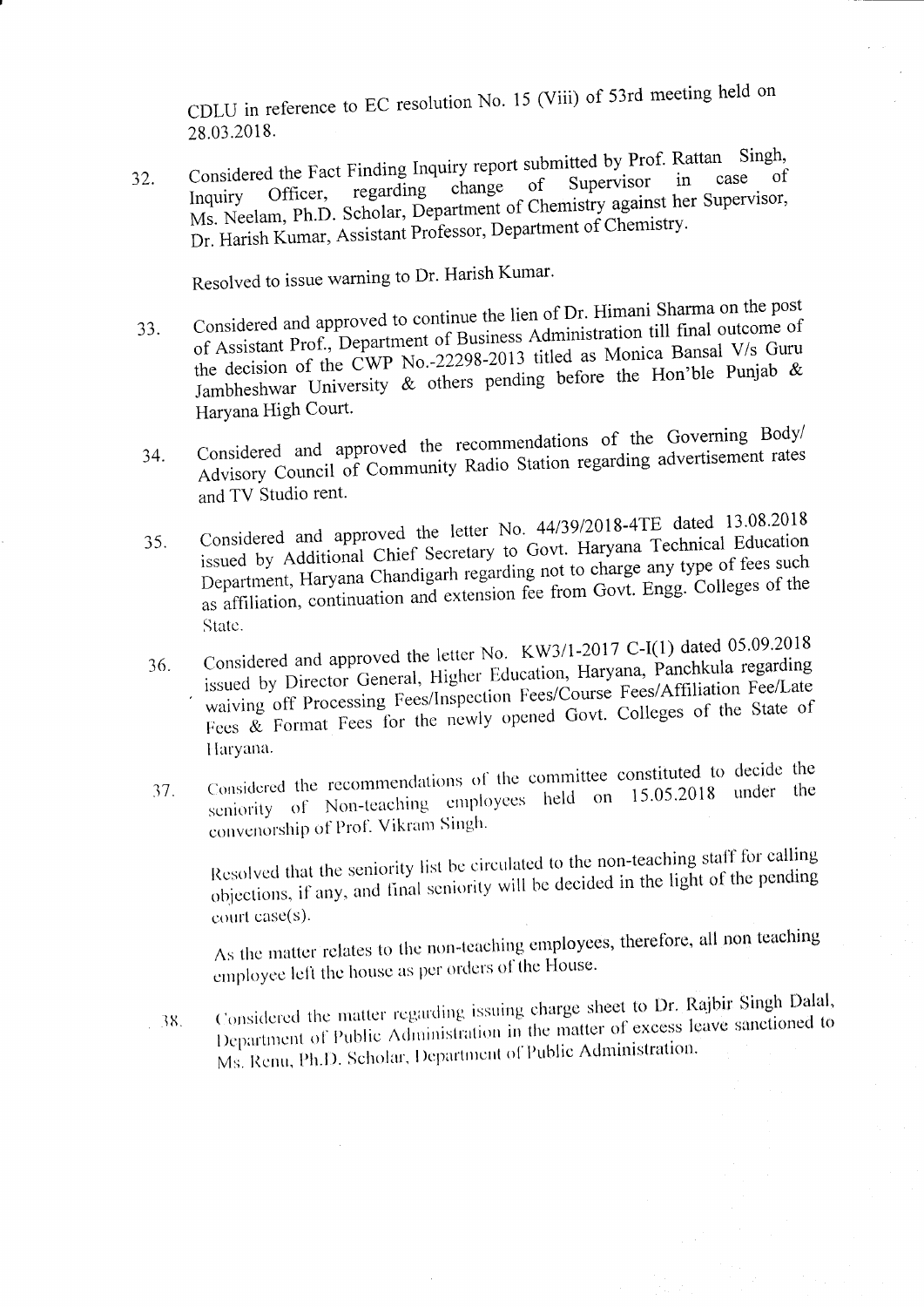Prof. Rajbir Singh Dalal, will submit written apology to the Vice-Chancellor and, thereafter, after considering the same, the Vice Chancellor will exonerate him.

Considered the advice of Advocate General, Haryana on Enquiry Report against 39 Dr. Rajesh Malik and Dr. Ashok Makkar, Department of Law, CDLU, Sirsa and resolved to issue Charge Sheet and initiate Regular inquiry against both teachers.

Further, verbal dissent given by Prof. Rajbir Singh Dalal and Prof. Dilbag Singh.

- Consider and approved the decision of the Committee constituted by the Vice-40. Chancellor to suggest/frame the guidelines and criteria to institute prizes, medals, research studentship, exhibition and fellowship under the University Act, Clause  $6(d)$ .
- Considered and approved the recommendations of the Academic Council vide  $41.$ Resolution No. 56 of its 25<sup>th</sup> meeting held on 12.02.2019 to frame the guidelines for grant of Innovative Research Proposals.
- Considered and approved the recommendations of the Academic Council vide 42. resolution no.  $60$  of its  $25<sup>th</sup>$  meeting held on 12.02.2019 regarding amendment in constitution of Faculty:
- 43. Considered and approved the recommendations of Screening-cum-Evaluation Committee for promotion of teachers in their respective departments under Career Advancement Scheme from Stage 2 to Stage 3 i.e. AGP of Rs. 7000/- to Rs.8000/- subject to final decision of the court case filed by the Dr. Rajesh Malik vide Civil Suit no. 72-C of 2015.

Prof. Dilbag Singh informed that his disassociation be considered for this item.

Considered and approved the recommendations of Selection Committees for 44. promotion of the teachers in their respective departments under Career Advancement Scheme from Stage-III to Stage-IV i.e. from AGP of Rs.8,000/- to Rs.9,000/- (Associate Professor) and from Stage-IV to Stage-V i.e. AGP of Rs.9,000/- to Rs. 10,000/- (Professor), subject to final decision of the court case filed by the Dr. Rajesh Malik vide Civil Suit no. 72-C of 2015.

Prof. Dilbag Singh informed that his disassociation be considered for this item.

Further, the percentage of marks should be considered proportionately in the cases of promotion of some teachers from Stage-III to Stage-IV and Stage-IV to V which were awarded inadvertently. However, the promotion of all the teachers will be subject to final decision of the Court Case filed by the Dr. Rajesh Malik vide Civil Suit no. 72-C of 2015.

Considered and approved the recommendations of Screening-cum-Evaluation Committee for upward movement of Dr. Silender Singh, Assistant Professor,

45.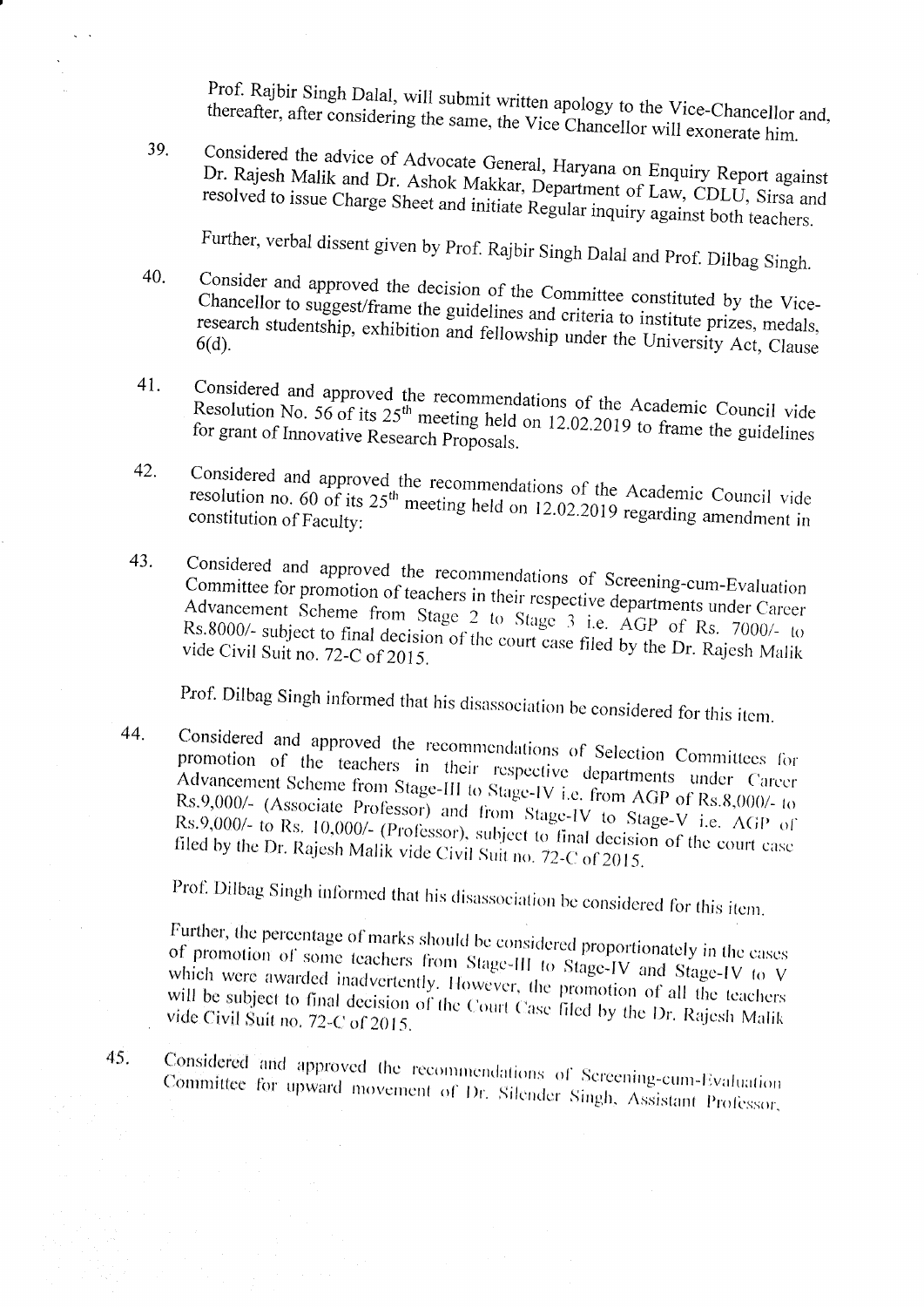Commerce from Stage-II to Stage-III i.e. from Rs.7,000/- to Rs.8,000/- under Career Advancement Scheme, subject to final decision of the court case filed by Dr. Rajesh Malik vide Civil Suit no. 72-C of 2015.

Further, resolved to drop the case of one Assistant Librarian, Dr. Rajiv Vij from Stage-I to Stage-II i.e. from Rs. 6,000/- to Rs. 7,000/- due to non-approval of panel of selection committee.

- Considered and approved the request of Dr. Manoj Siwach, Associate Professor & Chairperson, Department of Economics for grant of Sabbatical Leave. 46.
- Considered and approved the recommendations of the 18<sup>th</sup> meeting of Chaudhary Devi Lal University Sports Council held on 24.12.2018. 47.
- Considered and approved the recommendation of the committee constituted for updating the University Calendars in its meeting held on 23.01.2019 and 48. authorized the Vice-Chancellor to hire an outside expert(s) for preparing the updated draft of University Calendars.
- Considered the enquiry report regarding functioning of Shree Durga Mahila Mahavidyalya, Tohana, Fatehabad and resolved to issue the instructions to the 49. Principal of college to be more careful in future and not create such embarrassing situation again, otherwise strict action will be taken.
- Considered and approved the engagement of six Assistant Professors (Contract) as Full Time from Part Time in various University Teaching Departments for the 50. Academic Session 2018-19.

Further, resolved that the Vice Chancellor is authorized to take the decision in such cases in future.

Considered and approved the recommendations of Screening-cum-Evaluation Committee for upward movement of the University teachers from Stage-I to  $51.$ Stage-II i.e. AGP of Rs. 6,000/- to Rs. 7,000/-, Stage-II to Stage-III i.e. AGP of Rs.7,000/- to Rs.8,000/- and approve the recommendations of Selection Committee for promotion of the University teachers to the post of Associate Professor i.e. from Stage-III to Stage-IV with AGP of Rs. 8,000/- to Rs.9,000/under Career Advancement Scheme(CAS), subject to final decision of the court case filed by the Dr. Rajesh Malik vide Civil Suit no. 72-C of 2015.

Prof. Rajbir Singh Dalal and Prof. Dilbag Singh disassociated themselves from this agenda.

Further, the percentage of marks should be considered proportionately in the cases of promotion of some teachers from Stage-III to Stage-IV and Stage-IV to V which were awarded inadvertently. However, the promotion of all the teachers will be subject to final decision of the Court Case filed by the Dr. Rajesh Malik vide Civil Suit no. 72-C of 2015.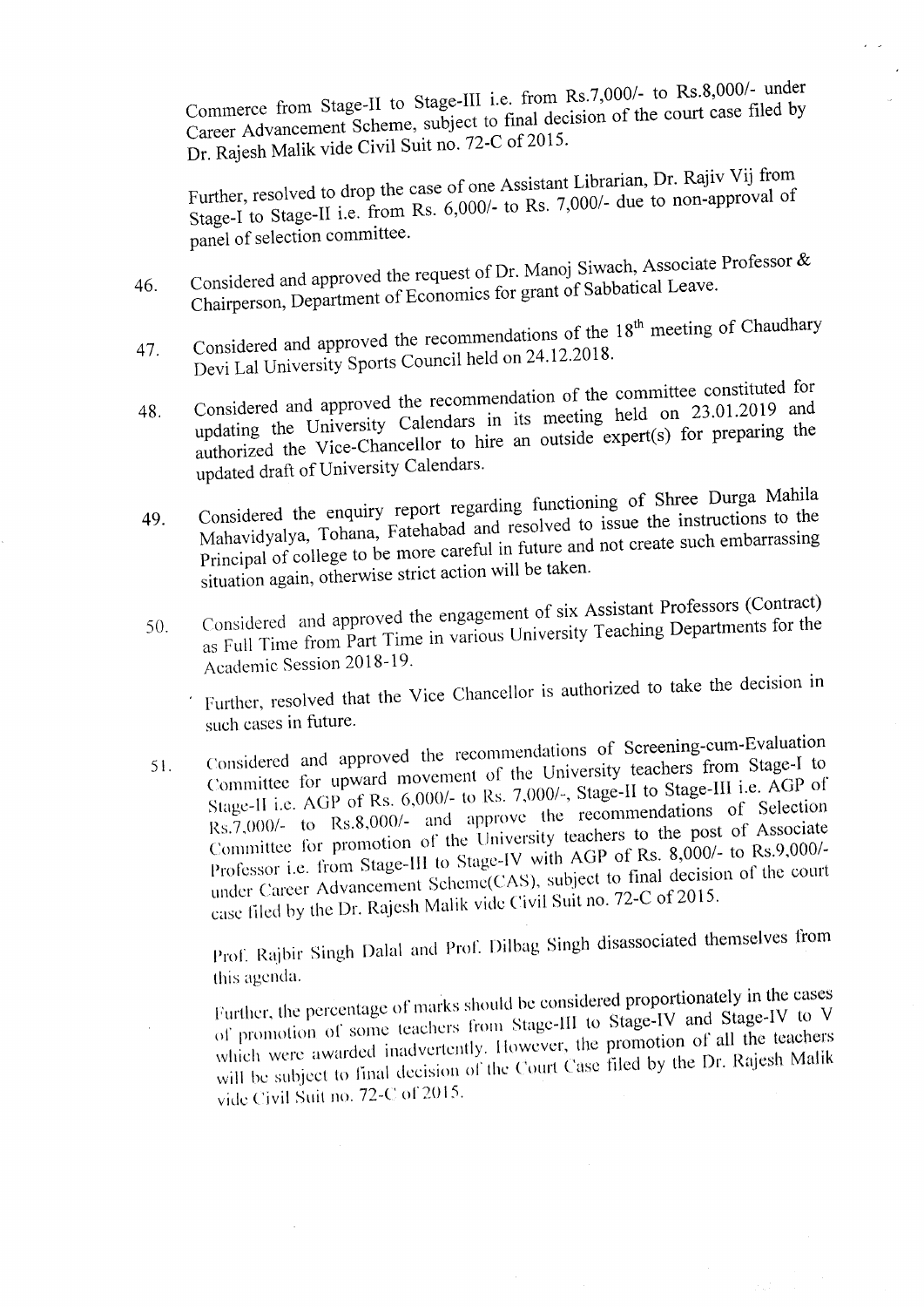Considered to fix the lectures of Assistant Professors (Contract) on the pattern of 52. Kurukshetra University, Kurukshetra.

Resolved, the work-load of Assistant Professors (Contract) will remain same i.e. 16 hours per week.

- Considered and approved to adopt the policy for providing the Compassionate 53 Financial Assistance to the tune of Rs. 3.00 Lacs to the family of the deceased person working on contract basis through service providing agency.
- 54. Considered and authorized to the Vice Chancellor to constitute a committee to review the issue.
- Considered and approved the minutes/recommendations of University Litigation 55. Implementation Committee regarding preparing the rules/guidelines for court cases conduct rules, empanelment and other related rules/guidelines regarding advocates to be engaged on behalf of the university.
- Considered and approved the minutes of the Committee regarding the 56. accommodation in the University Faculty House, CDLU, Sirsa.
- Considered the memo no.18/360-2015 UNP (1) dated 22.6.2018 issued by the 57. Director General Higher Education, Haryana, Panchkula on the subject 'To grant the pay scale to the deputationist' and resolved to adopt the latest guidelines issued by the DGHE, Haryana in this regard.
- Considered and resolved, the cases of leave encashment at par with the case of Sh. 58. 'Ramesh Mehta, Deputy Registrar (Retd.), CDLU, Sirsa, to avoid such litigations in future in case the matter is identical to the case of Sh. Ramesh Mehta.
- 59. Considered and approved the date of conferment of Ph.D degrees i.e. 30<sup>th</sup> June and 31<sup>st</sup> December of the concerned year as per the decision of Academic Council vide Resolution No. 15 in its  $11<sup>th</sup>$  meeting held on 10.09.2010, instead of decision taken by Executive Council vide Resolution No. 13 in its  $53<sup>rd</sup>$  meeting held on 28.03.2018 for the purpose of printing of Ph.D degrees completed after 01.07.2017. Further the cut-off date for remaining students will be the date of convocation.

Further, resolved the above decision will have to implement on all courses run in the UTD(s), University college and affiliated colleges.

Considered and approved the suspension period of Dr. Sewa Singh Bajwa, 60. Assistant Professor, Department of Journalism & Mass Communication as duty period i.e. from 23.05.2008 to 27.05.2008 and 17.05.2010 to 22.07.2011.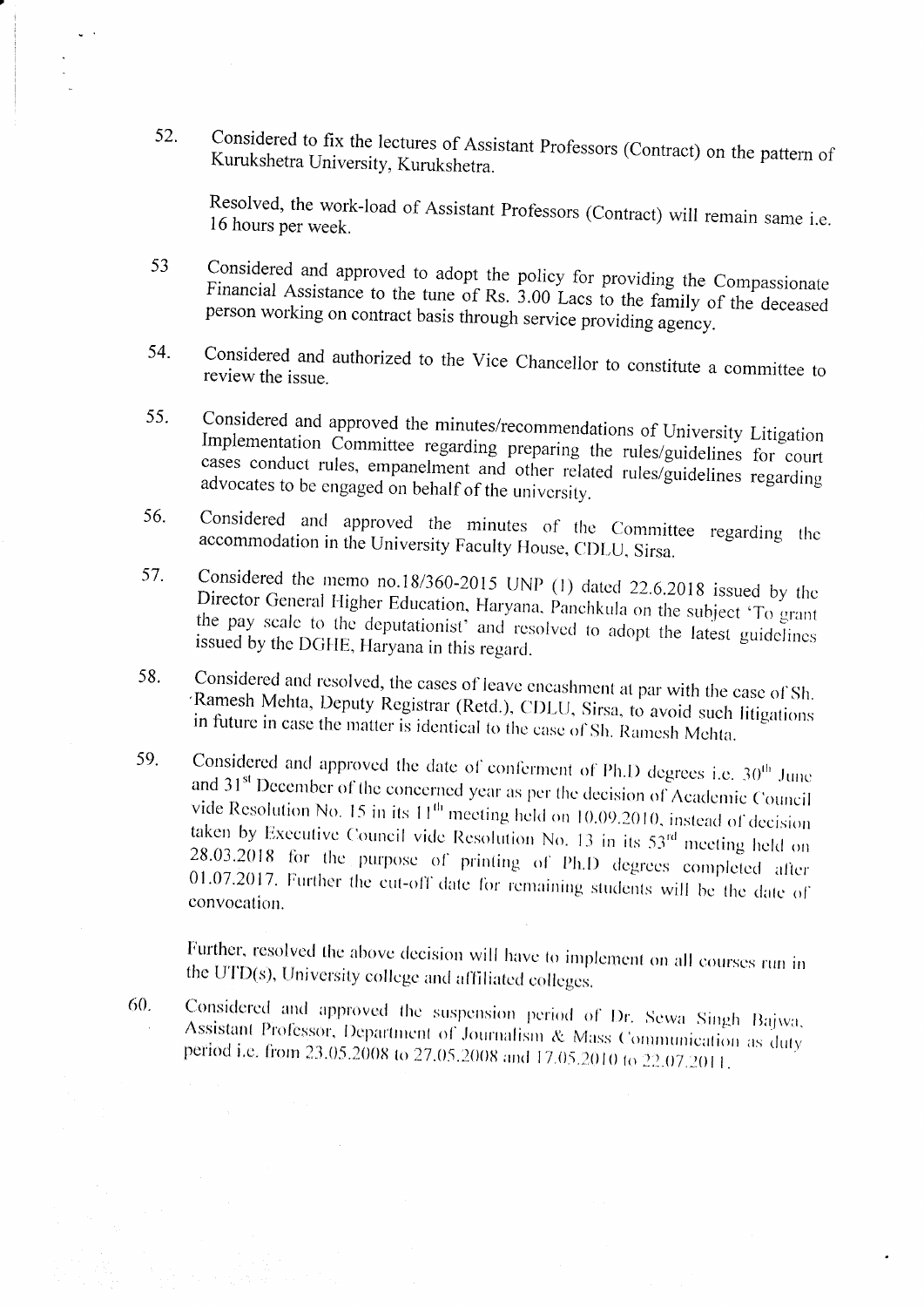- Considered and approved the recommendations of the Academic Council vide 61. resolution no. 61 of its  $25<sup>th</sup>$  meeting held on 12.02.2019 regarding to establish a Research and Innovation Cell (RIC) in the University.
- Considered and approved the "Earn While You Learn" scheme in the University on the recommendations of the committee constituted by the Vice-Chancellor. 62.
- Considered the matter of non-submission of reply of charge-sheets issued to Dr.D.P. Warne, Associate Professor, Department of Commerce in pursuance to 63. the decision of  $52^{nd}$  meeting of Executive Council held on 16.11.2017 vide Resolution Nos. 17, 21 & 22.

Resolved to take disciplinary action against Dr. D.P. Warne after following due procedure.

Prof. Sultan Singh was disassociated during consideration on this agenda item.

- Considered and resolved to adopt the guidelines of Academic Leave and Duty Leave as supplied by the UGC and duly forwarded by the DGHE, Haryana to the 64. University.
- Considered the report submitted by Sh. Ramesh Chopra and resolved that already engaged Assistant Professors (Contract) shall continue till workload is available 65. and their work and conduct is satisfactory as it is not feasible to disengage them at this stage.
- Considered and resolved to issue warning to Dr. D.P. Warne to submit the reply of charge-sheet within one week from the date of issue of letter, and issue simple 66. warning to Dr. Surinder Singh, Assistant Professor, Sh. Sanjay, JSS, and Sh. Rajesh Kumar, Assistant to be careful in future.
- The house was apprised that the matter has already been inquired by the Inquiry Officer appointed by the University and the report has been sent to the Hon'ble 67. Governor-Chancellor for consideration. Therefore, the matter put on hold till the decision/reply of Hon'ble Governor Chancellor.

Note of dissent given by Dr. Rajbir Singh Dalal and representation given by the Prof. Dilbag Singh with the subject "setting aside the enquiry by Sh. R.P Bhasin.

Considered and resolved to issue charge-sheet to Dr. Rajbir Singh Dalal. 68.

Dr. Rajbir Singh Dalal left the house as per directions of the House.

Any other item  $69.$